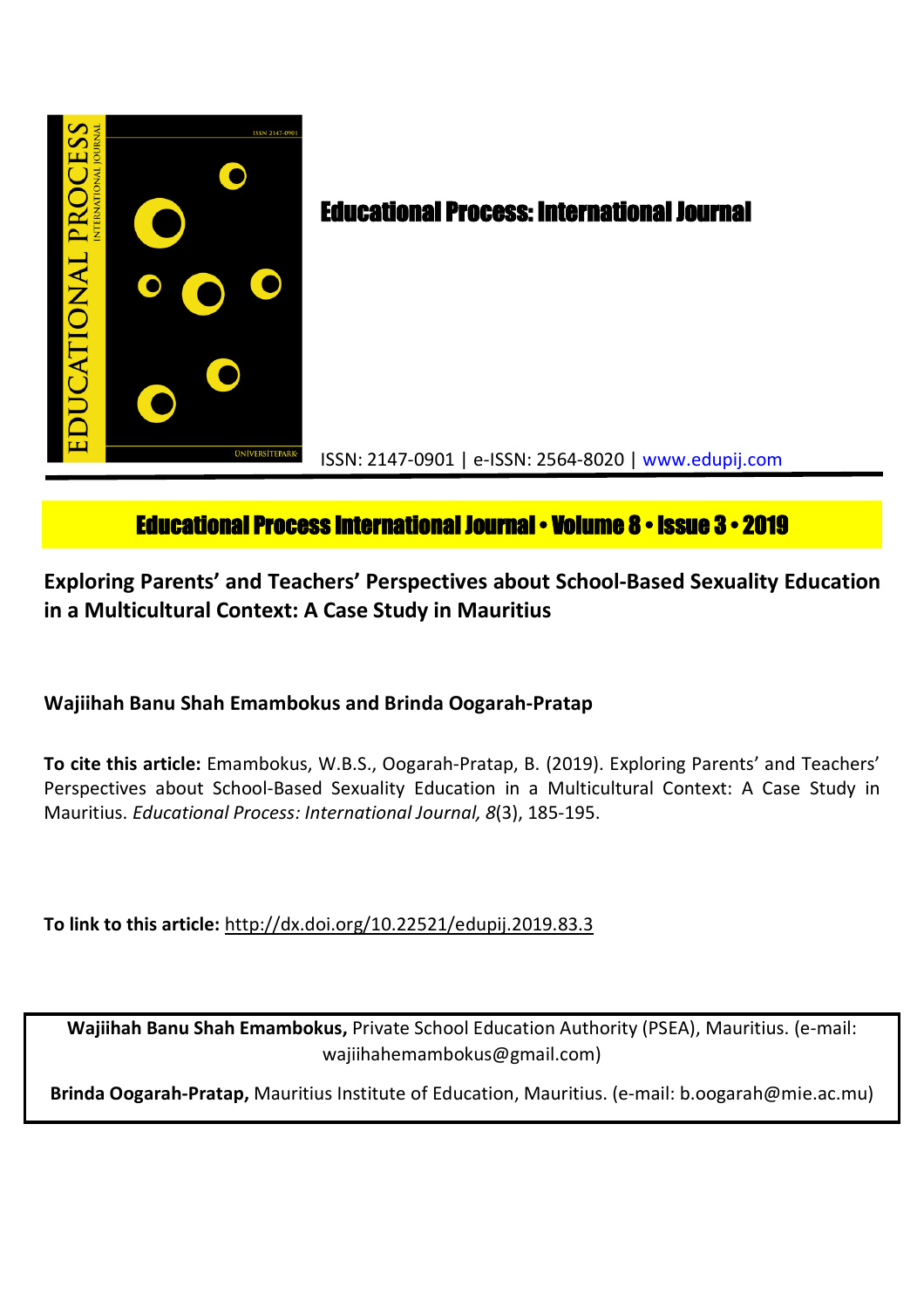# **Exploring Parents' and Teachers' Perspectives about School-Based Sexuality Education in a Multicultural Context: A Case Study in Mauritius**

WAJIIHAH BANU SHAH EMAMBOKUS and BRINDA OOGARAH-PRATAP

# **Abstract**

The importance of school-based Sexuality Education (SE) programs is widely recognized. Effective implementation of such programs require that due consideration be given to sociocultural factors that can constitute enablers and potential barriers. Numerous research studies on these aspects have been conducted in developed countries. However, there is a lack of such studies in developing countries, especially studies involving school-aged adolescents from a multicultural context and from socioeconomically deprived areas. Therefore, this small-scale study uses a qualitative approach to research conducted in Mauritius, a developing country with a significantly multicultural population, and where SE is addressed in a fragmented manner within the school curriculum, despite changes noted in the sexual behaviors of the country's adolescents. The aim of the study was to explore parents' and teachers' perspectives of sociocultural factors that can act as enabling factors or potential barriers. The study involved semi-structured interviews of two parents and two teachers selected through purposive sampling at a secondary school which has students from diverse cultural backgrounds and mostly from socioeconomically deprived areas. Analysis of the interview transcripts revealed that the enabling factors were perceived as the importance of school-based SE by parents and teachers, contribution of external organizations, and a two-way communication process with adolescents. The potential barriers were perceived as a resistance from some teachers and students, the gender of the parent, and religion. Generation gap and ICT were found to be both enablers and barriers. The findings have implications for the design and implementation of school-based SE within a multicultural context and pave the way for similar studies on a larger scale.

**Keywords:** School-based sexuality education, adolescents, multicultural, enablers, barriers.



EDUPIJ • ISSN 2147-0901 • e-ISSN 2564-8020 Copyright © 2019 by ÜNİVERSİTEPARK edupij.com

………………………………………........….....………………………………...……………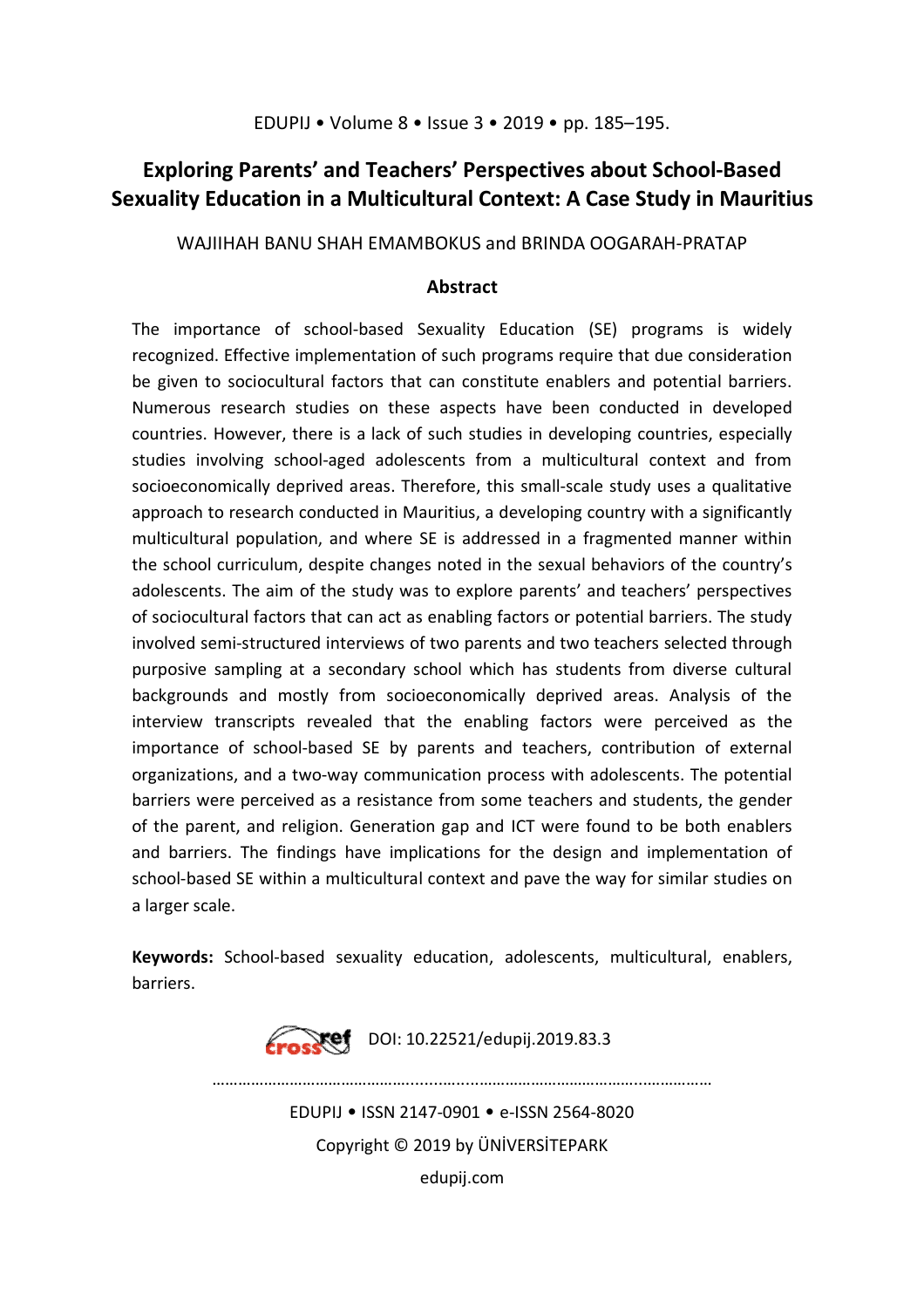#### **Introduction**

Mauritius is a small island of 1,865 square kilometers, situated in the Indian Ocean to the southeast of the African continental mainland. It has a multicultural population of approximately 1.3 million. The inhabitants are mainly of African and Asian origin and follow one of four main religions (Hinduism, Christianity, Islam, and Buddhism). The education system reflects the British system, given that Mauritius was a former British colony, having gained its independence in 1968. Primary education and secondary education are free and under the purview of the Ministry of Education, as are the human resources for the country's education, and for overseeing Tertiary Education and Scientific Research. Mauritius is still a developing nation, though it has experienced rapid socioeconomic growth over the past few decades (Tang, 2018). This shift has been accompanied with significant changes in societal values, and in so doing, changes in the sexual behaviors of Mauritian adolescents.

According to the latest Global School Health Survey conducted in Mauritius, 22% of Mauritian school-aged adolescents (12-17 year-olds) had already had sexual intercourse (World Health Organization, 2014). Among those students who had had sexual intercourse, 46.9% had initiated intercourse prior to the age of 14 years old, and that there was no significant difference seen between the genders. Additionally, only 44.0% had used a condom during the last time they had sexual intercourse. Pregnancy in teenage females is also becoming widespread. According to the Director of the Mauritius Family Planning Welfare Association (MFPWA), around five pregnant teenage girls call their office for help each week (Fakun*,* 2016).

The Mauritian current educational system does not seem to be adequately responding to these societal changes. Though the need to provide Sexuality Education (SE) to schoolaged adolescents is recognized at local and international levels, SE is still addressed in a fragmented manner within the Mauritian school curriculum. According to the United Nations Educational, Scientific and Cultural Organization (UNESCO, 2009), the primary goal of SE is to make "children and young people become equipped with knowledge, skills and values to make responsible choices about their sexual and social relationships in a world affected by HIV" (p. 3). The high rate of sexually transmitted diseases (STDs) among teenagers in Eastern and Southern African countries is largely attributed to the unmet need for information, education and sexual and reproductive health (SRH) services for young people (UNESCO, 2013). The purpose of SE is to guide students' behavior, stressing upon social problems targeting millions of youngsters rather than merely the delivery of simple science education (Godswill, 2012).

In developing countries, such as Mauritius, sex is still considered as a taboo subject and views of adolescents, parents and teachers about school-based SE differ considerably (Rambaree, 2011). A study conducted by Netsanet, Assefa, Alemseged, and Ambaw (2012), in Ethiopia, revealed that school-aged adolescents showed favorable attitudes towards school-based SE. However this positive perception was not reflected among their teachers or parents. Moreover, in Nepal, teachers delivered only biological information, whereas their parents wanted children to receive Moral Education, but the students' interests were geared towards SE based on life skills. In India, Tripathi and Sekher (2013) reported that SE-related topics are best addressed through Adolescent Family Life Education. The latter provides knowledge concerning the physical, social, moral, behavioral and psychological changes and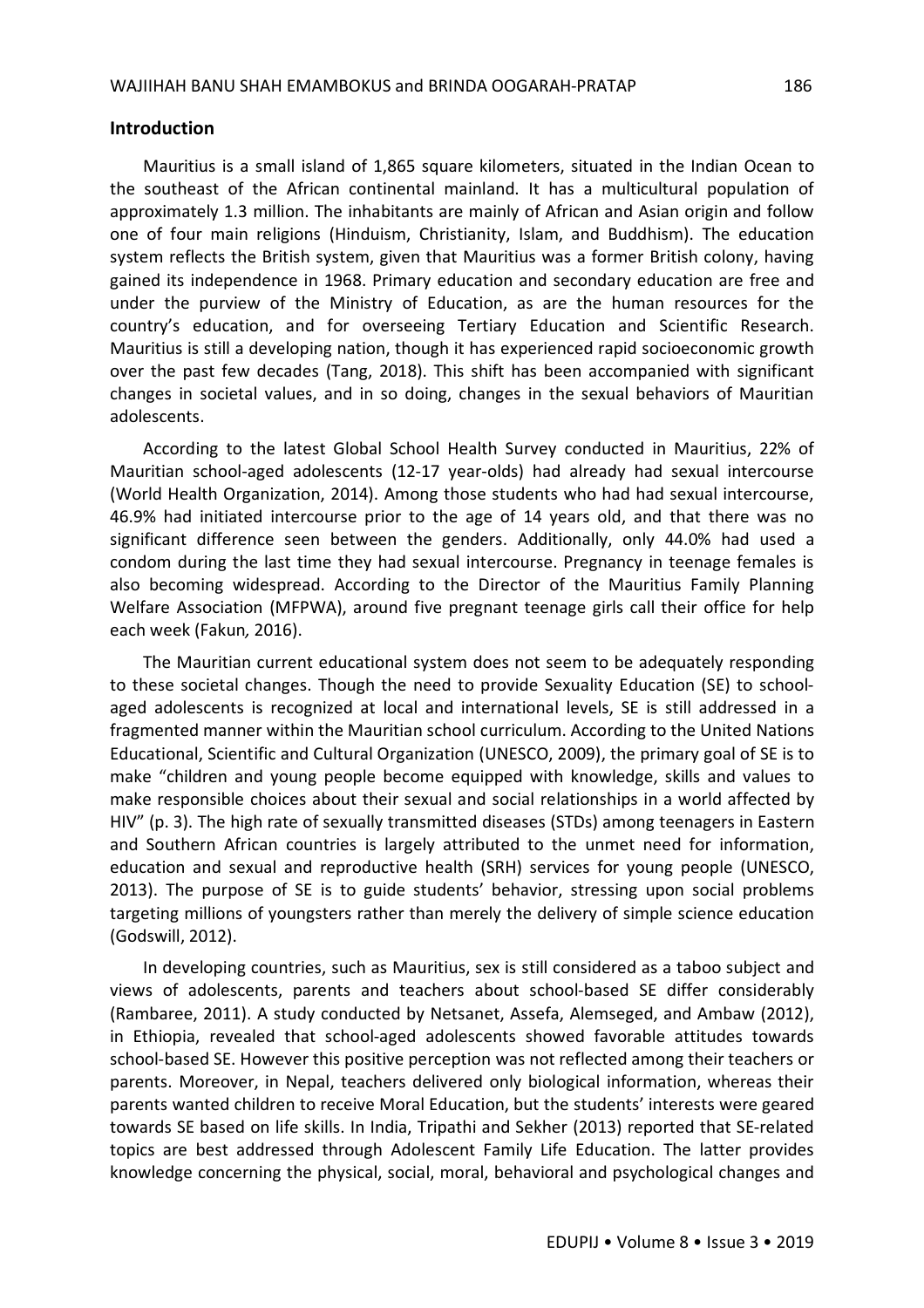#### WAJIIHAH BANU SHAH EMAMBOKUS and BRINDA OOGARAH-PRATAP 187

developments during puberty, while also placing emphasis on adolescents' roles and responsibilities at both the familial and societal levels. In Nigeria, adults believe that the provision of information about SE-related topics to adolescents can encourage the latter to become sexually active, and could thereby contribute to the moral deterioration of the country's youth (Dienye, 2013; Hallgarten, 2010).

Today, access to information about sexuality has increased through the wider availability of the Internet and other ICT facilities. In Mauritius, close to 90% of school-aged adolescents have access to the Internet and are members of at least one online social network (Khedo, Suntoo, Elaheebocus, & Mocktoolah, 2013). Rambaree (2011) pointed to the need for an appropriate formal sex education program for adolescents. The program "should take into account the 'Net Culture' context within which contemporary young people are growing sexually in Mauritius" (p. 171). In Bangladesh, adolescents surf the Internet in cyber cafés to watch pornographic clips, read erotic books, and watch X-rated films (Reeuwijk & Nahar, 2013). Similarly in Indonesia, adolescents are using the Internet to search for informal and unreliable sources of information about sex and sexual relationships (Hald & Mulya, 2013).

While there has been significant research on the implementation of SE and its benefits in developed countries, there is still a considerable lack of literature on the implementation of SE in developing countries, including studies involving school-aged adolescents from a multicultural context and from socioeconomically deprived areas. Filbert and Flynn (2010) stated that due consideration should be given to the sociocultural context in the design and implementation of SE programs. Similarly, Mukoma et al. (2009) pointed out that a program is more likely to have a positive effect where it is culturally suitable and adjusted to the framework of the local cultural situation. Moreover, social and cultural aspects have been found to act as barriers, and can restrict open discussion of SE-related topics (Oshi, Nakalema, & Oshi, 2005).

The current study addresses the research gap in this area by focusing on the sociocultural factors that can be enabling factors or potential barriers to the design and implementation of SE in the Mauritian school curriculum. Using a qualitative approach, the perspectives of parents with regards to SE in a multicultural context are explored. The perspectives of teachers working with adolescents from socioeconomically deprived areas are also considered.

# **Methodology**

The aim of the current study was to explore parents' and teachers' perspectives of sociocultural factors that can act as enabling factors or potential barriers to SE in secondary schools in Mauritius. A case study research design, supporting a qualitative research approach, was employed. As stated by McLeod (2008), "Case studies are in-depth investigations of a single person, group, event or community" (p. 1). For the current study, a purposive sample of two parents and two teachers were selected from one secondary school in Mauritius which has students mostly from socioeconomically deprived areas and from diverse cultures. The study participants were selected based on their profile (see Table 1). The sample selected was not meant for drawing generalizations, but rather it was targeted towards probing the existing perceptions and ideas which are both sensitive in nature and difficult to quantify (Cohen, Manion, & Morrison, 2007).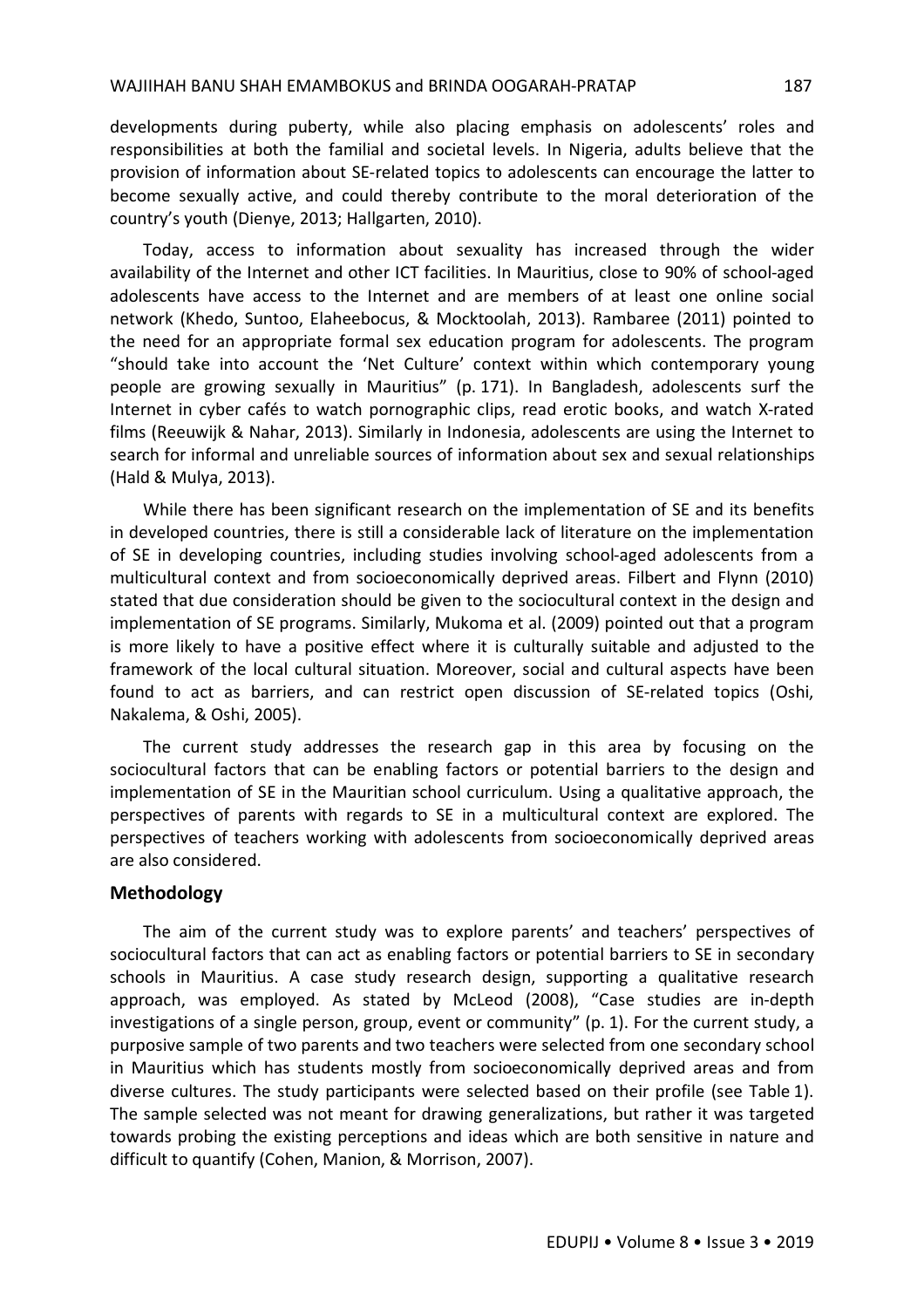| Participant | Profile                                                                                        | <b>Reasons for Selection</b>                                                                                                                                                                      |  |  |  |
|-------------|------------------------------------------------------------------------------------------------|---------------------------------------------------------------------------------------------------------------------------------------------------------------------------------------------------|--|--|--|
| Teacher 1   | Female Hindu in her 50s.<br>English Language educator.<br>Head of Department.                  | Open-mindedness.<br>Personal encounters with target<br>group students and parents.<br>Involved in social work.                                                                                    |  |  |  |
| Teacher 2   | Female Catholic in late 20s.<br>Information & Technology and<br>SE educator for 5 years.       | Important to gain an IT educator's<br>perspective as technological advances<br>closely relate to the topic.<br>Number of years of work experience<br>better qualifies responding to<br>questions. |  |  |  |
| Parent 1    | Female Hindu in early 30s.<br>Works as a maid.<br>Widow and mother of 3<br>daughters.          | Faces family problems.<br>Daughter experienced early sexual<br>activity and school truancy.                                                                                                       |  |  |  |
| Parent 2    | Male Muslim in mid-50s.<br>Works as a clerk.<br>Father of 3 daughters.<br>Wife is a homemaker. | Sole earner of the family.<br>Daughter has a good school record.                                                                                                                                  |  |  |  |

**Table 1.** Profile of study participants

Data was gathered through semi-structured interviews, where the interviewer was allowed an element of openness and flexibility since the issue of sexuality is sensitive. The interview respondents felt free to deliver even their inner perspectives. Each interview lasted around 30 to 45 minutes and took place in private in order to ensure it was not overheard by colleagues or students. Bandura's Social Learning Theory and Freud's Psychosexual Theory of Development guided the design of the interview questions, which were asked by way of probing for relevant and rich information. So as to ensure that the participants' responses and perspectives were well-documented, each interview session was audio-recorded in order that a more accurate and permanent record could be recalled and used for transcription and subsequent analysis.

Prior to the interview sessions, the participants were briefed about the nature of the research, its aim and objectives. Emphasis was stressed that the participants were under no obligation to participate in the research, and that they were also free to decline at any point. Consent was also obtained from the school authority, teachers and parents. Confidentiality of the participants was assured during the data collection and analysis. In order to further protect their confidentiality, the identity of participants' location was also concealed.

Data from the interview transcripts were analyzed using a combination of inductive and deductive approaches (Vaismoradi, Jones, Turunen, & Snelgrove, 2016). Two themes were preset, namely enabling factors and potential barriers. These two themes were searched for within each transcript. As the researchers read through the transcripts, additional emerging themes were identified within each preset theme (see Table 2).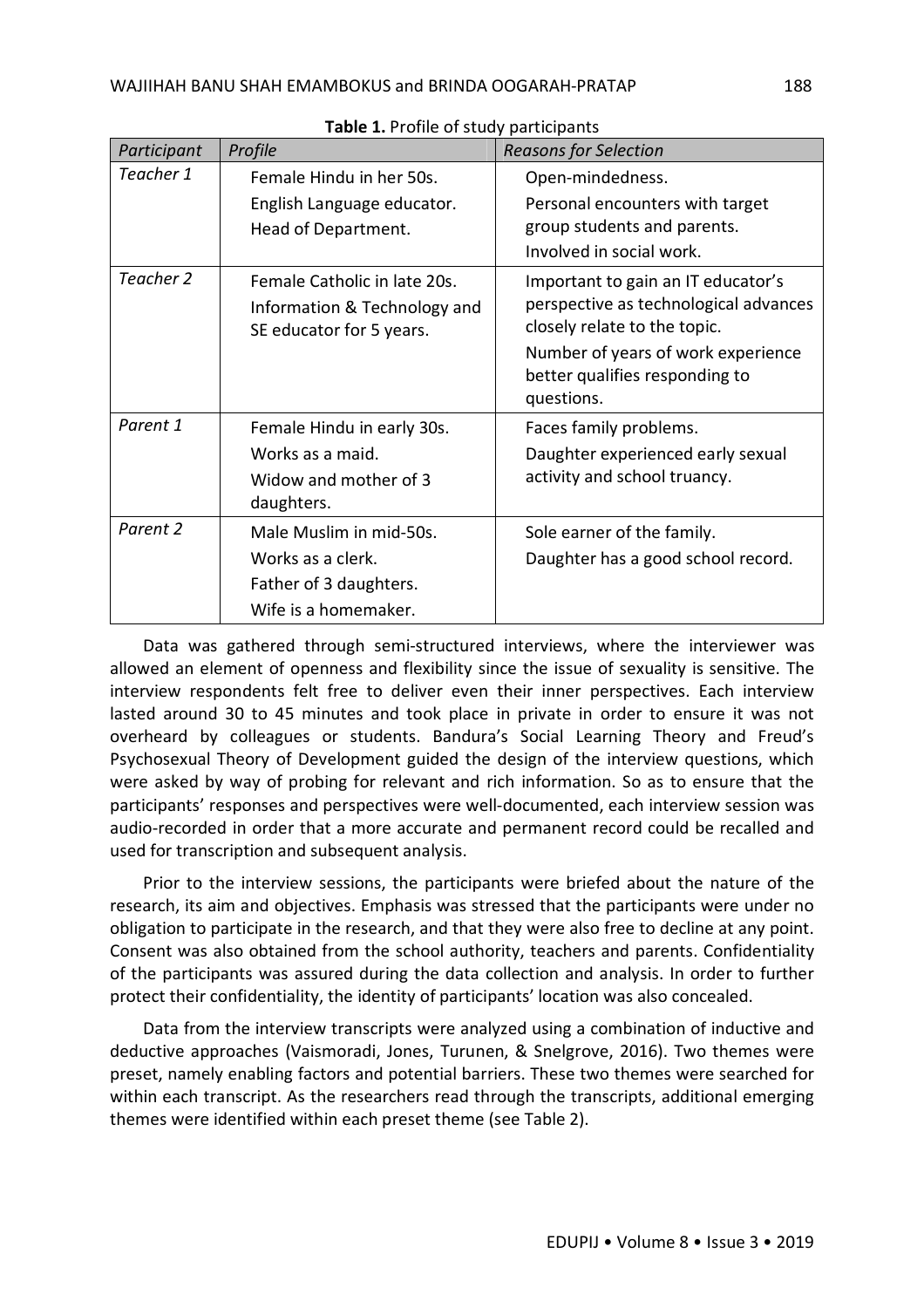| $\frac{1}{2}$                          |                           |  |  |  |  |  |
|----------------------------------------|---------------------------|--|--|--|--|--|
| <b>Emerging Themes</b>                 | <b>Preset Themes</b>      |  |  |  |  |  |
| Conceptualization of SE                | <b>Enabling factors</b>   |  |  |  |  |  |
| Role of ICT                            | <b>Potential Barriers</b> |  |  |  |  |  |
| Contribution of external organizations |                           |  |  |  |  |  |
| Communication process                  |                           |  |  |  |  |  |
| Generation gap                         |                           |  |  |  |  |  |
| Role of teachers                       |                           |  |  |  |  |  |
| Taboo subject                          |                           |  |  |  |  |  |
| Gender and religion of parents         |                           |  |  |  |  |  |

**Table 2.** Emerging and preset themes

# **Results**

Analysis of the teachers' and parents' responses revealed a number of factors as enabling factors and potential barriers to the implementation of SE in Mauritian schools. As shown in Table 3, some of these factors were identified by both groups of study participants. Moreover, a few of the factors could be considered as both enablers and barriers, depending on the context.

| <b>Factors</b>                         | Enabling | <b>Barrier</b> | <b>Teacher</b> | Parent |
|----------------------------------------|----------|----------------|----------------|--------|
| Conceptualization of SE                |          |                |                |        |
| Role of ICT                            |          |                |                |        |
| Contribution of external organizations |          |                |                |        |
| Communication process                  |          |                |                |        |
| Generation gap and taboo subject       |          |                |                |        |
| Resistance from teachers and students  |          |                |                |        |
| Gender and religion of parents         |          |                |                |        |

**Table 3.** Emerging Enabling Factors and Potential Barriers

# *Conceptualization of SE*

Both parents and teachers conceptualized SE positively and acknowledged its importance. For parents, SE at school would help male and female adolescents to understand the concept of love, to respect each other, and to empower young females to protect themselves.

*Providing SE, means that pupils must be aware of what is going on around them; for example, they must know exactly what is the meaning of real love. Their conception of love is being distorted.* (Parent 2)

*We have to bring about SE to help them understand exactly what the concept of love is,… how a girl and a boy must behave. In that respect, how each has to respect the other, and not as it is happening today. So in that respect, SE is going to be very helpful to these students… so that boys will not abuse girls.* (Parent 1)

For teachers, SE at school would provide adolescent students with the appropriate information about their own sexual development and reproductive health in order to help them make the right choices and the right decisions in the short- as well as in the long-term. Therefore, the benefits of SE are not limited just to the period of adolescence.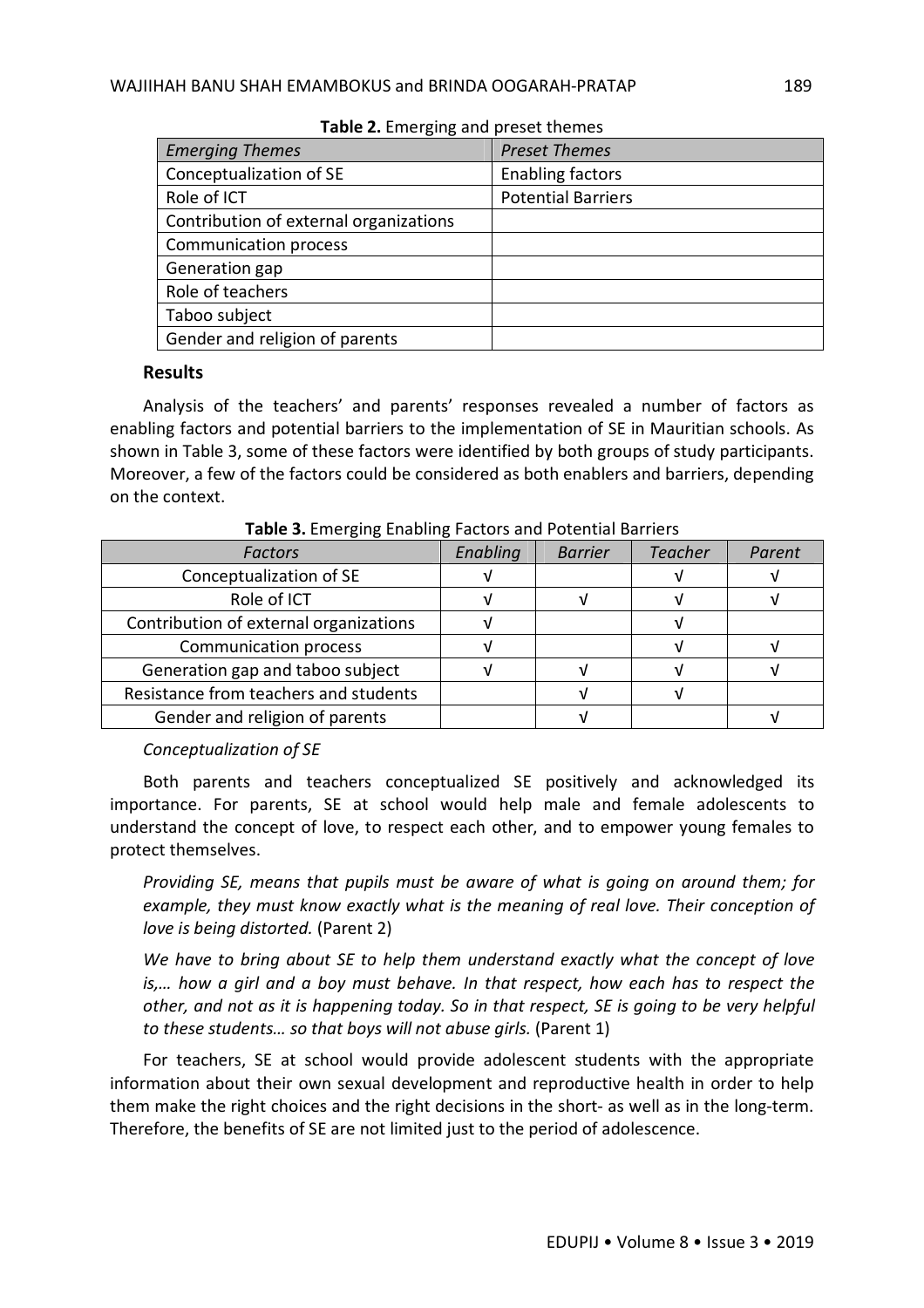*I believe that this type of education would give young children many ideas about how to make informed decisions, not only about their body, but also about their future sexual life.* (Teacher 2)

*I believe during this time, children acquire a lot of information and they will develop attitudes, beliefs and values. They will get more ideas about their sexual development, their reproductive health, their personal and impersonal relationships as well as certain gender roles.* (Teacher 1)

*Role of ICT*

ICT was found to be both an enabling factor and a barrier by teachers, while for parents ICT constituted mainly a barrier. Teachers appreciated the role of ICT in improving access to information on SE related issues, especially from the Internet.

*As ICT has become today a must in every one's life, I believe that there is also a lot of information there from which children can benefit; provided that we, as parents as well as teachers, show them the right way, what is the right thing to view, and what to avoid. In this way, children by themselves can make use of ICT in order to be able to get more information.* (Teacher 1)

Despite the benefit of ICT acknowledged by teachers, parents as well teachers also recognized that the information that is available on the Internet, for example, may be misleading or even erroneous. Access to such information is a challenge for teachers as such information may conflict with the SE-related information that students are provided during SE classes. Adult guidance is therefore needed in order to help adolescents to distinguish between credible online sources of information and those which may be misleading or incorrect.

*Well I cannot really say whether we can, in the long run, monitor everything that a child watches; but definitely there will be some way that we can find out in order to avoid such happenings in the future for the children.* (Teacher 1)

*Today, in this world of technology, there are lots of things which are against morality. In that respect we are talking a lot about sex education.* (Parent 2)

*Contribution of External Organizations*

Teachers pointed out that though they have an important contribution to school-based SE programs, it is not solely their responsibility. External organizations can also bring added value to the programs.

*But it would also benefit students if they would have others from a certified organization coming and talking to them.* (Teacher 1)

*This education to the school community will be a fruitful option as the Ministry of Education, non-governmental organizations and social workers can prepare more relevant topics that can be included… for discussion matters at the school level – seminars can be held where students at all levels can share their opinions, and interact with their elders in order to receive better guidance.* (Teacher 2)

# *Communication process*

Both teachers stressed the fact that communication approaches adopted by schools should follow an easy and smooth path. This would aim to create and sustain their students'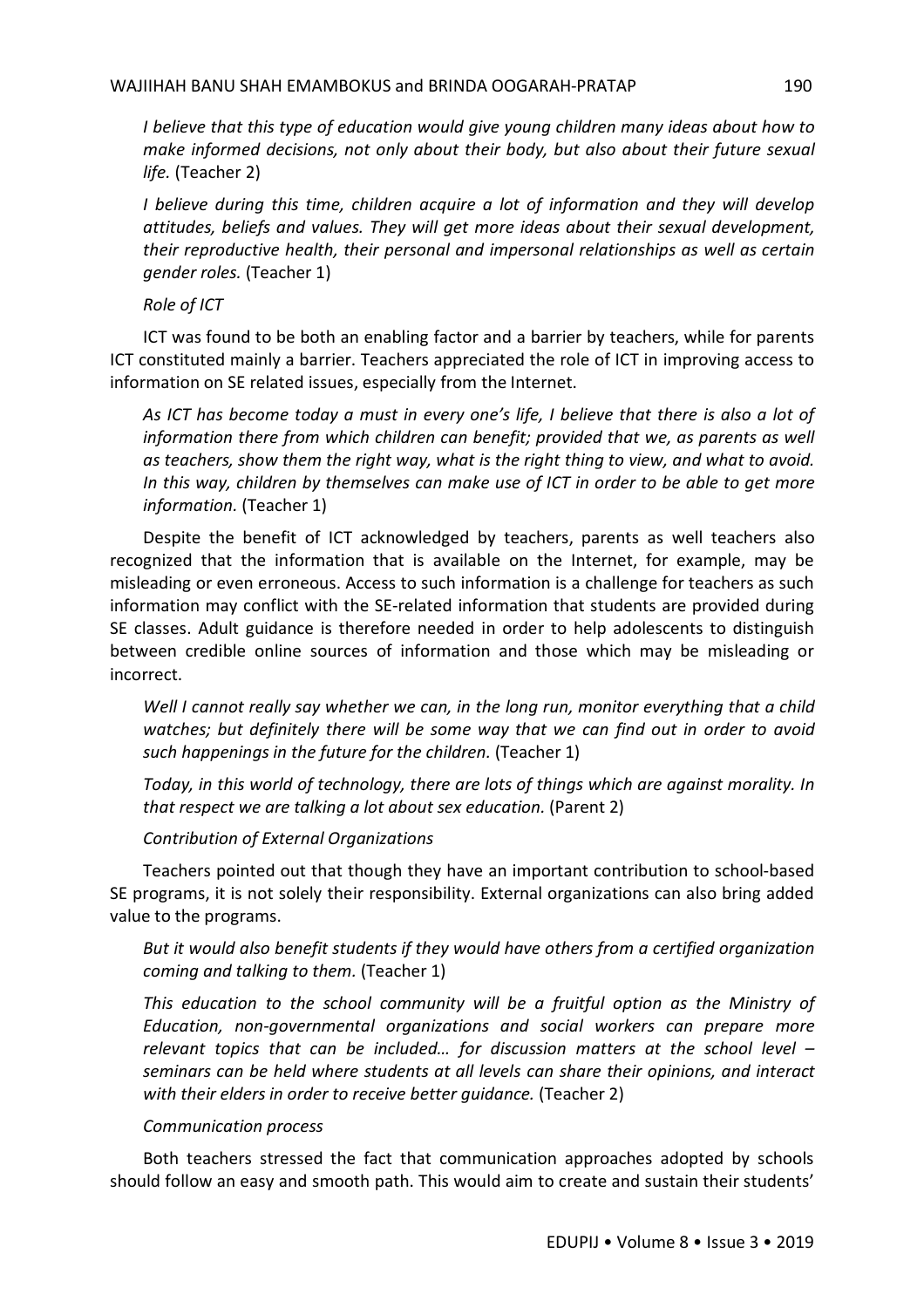interest. Students tend to be more receptive to information delivered by their teachers than through broadcast media.

*As an educator, I believe that when we speak to kids, to children or young people they have the tendency to see it in another perspective, they listen to us more than if it was on the radio or TV.* (Teacher 1)

Parents also acknowledged the need for a two-way communication process, though they may find the issues sensitive at times, and thereby recognized that teachers may find it easier to communicate with adolescents.

*When you talk about sex, it should be in school as well as also in the house with the parents. This is going to help because parents nowadays who find it really very difficult to talk about this issue to their children… Teachers [outside of the family] will be much more free to talk about this issue.* (Parent 1)

*It is not something shameful because adolescents need to know about their own body right from a small age… Whilst not exactly shameful for my daughter, it is something which is seen as very negative. This sensitive issue that she is going to be informed about outside [of the family], you know, it may be something good, or it may be something bad. But in most cases it will be something bad which they receive… It is something which we cannot ignore, but it is true that sometimes we, as parents, we hesitate. We must gather our strength and dare to talk with them and to make friends with them so that they are able to share their feelings with us.* (Parent 2)

*Generation gap and taboo subject*

Teachers and parents recognized that today's youth generation has evolved very fast, and as such that SE is no longer perceived to be a taboo subject.

*We must take into consideration the fact that this generation is not the same as past generations.* (Parent 1)

Both of the teachers did not consider SE as a taboo subject, and felt that students are in need of proper SE and that they should talk freely with them, or at least try their best.

*Well, this new generation does not make anything easy. Still we do try our best in order to inculcate in them some form of moral education.* (Teacher 1)

*It was a taboo-like subject, but now everything is more open… This is not a taboo thing among students… not any more. In this era I don't think it is taboo, neither can I think it will be taboo for me to discuss it.* (Teacher 2)

One parent, on the other hand, still felt that SE was a taboo subject. Nonetheless, the parent highlighted the need to overcome this perception.

*Yes, it is considered as a taboo subject. In many fields, it is considered as a taboo subject and you must, as soon as possible, by providing SE, try to change this negative concept of taboo.* (Parent 2)

Parents mentioned that adolescents nowadays perceive sexuality with a more "openmind." Therefore, school-based SE should not only focus on preventing adolescents from becoming sexually active, but also help them to learn more, to be aware of their acts and their consequences, to be able to make their own decisions and to shoulder their own responsibility, in order to emerge as fully informed individuals.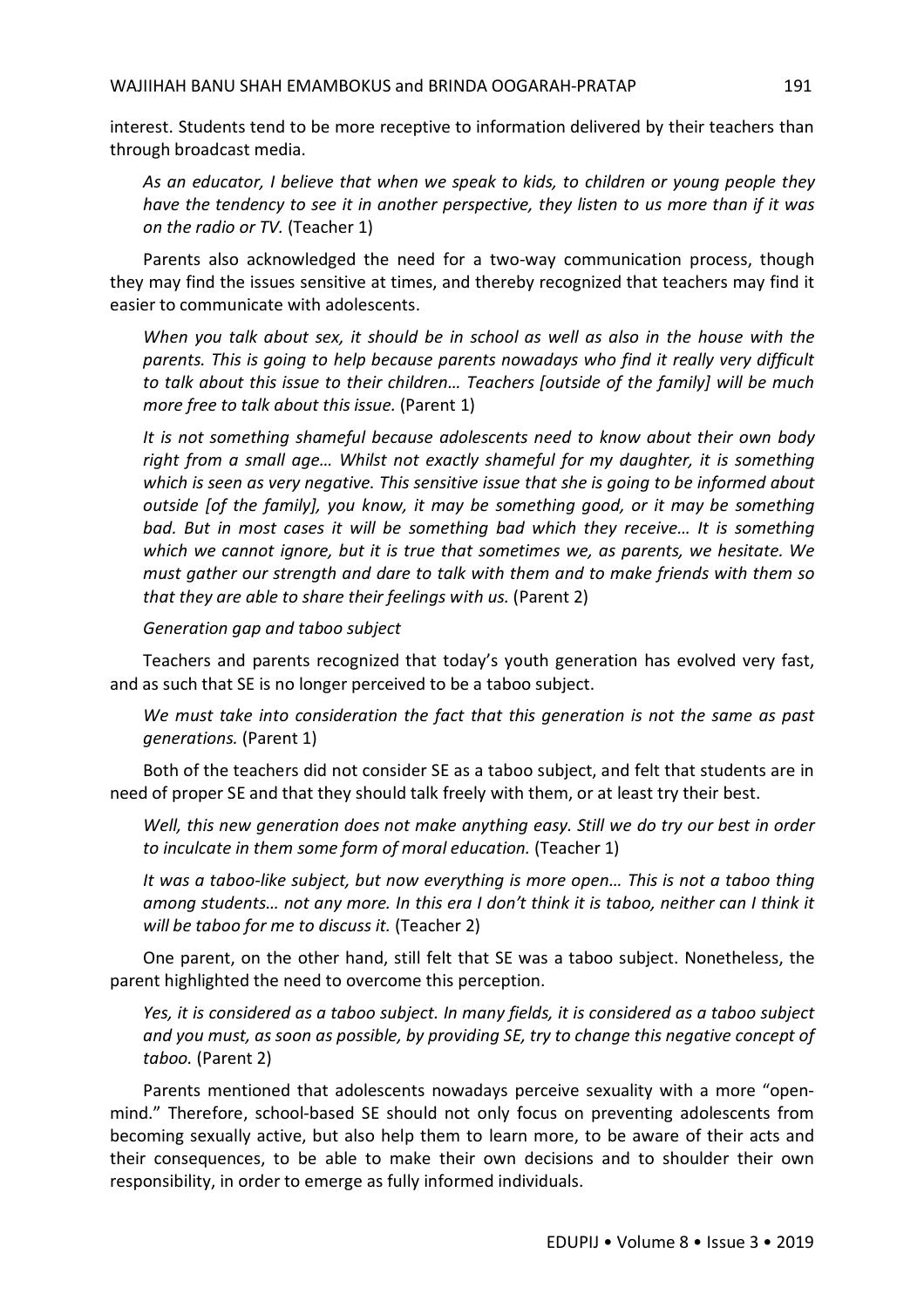*We cannot prevent them from committing sexual acts, but we must make them aware about the precautions which should be taken so as to prevent them from falling pregnant. If they are pregnant, they should stop coming to school and thus their career is totally ruined before it even starts. It is then that they may be vulnerable to falling into prostitution and drug usage since they would be in need of money to lead their lives.* (Parent 1)

The teachers felt that too much "openness" have result in adolescents starting to disrespect the norms, rules and regulations set by society. Consequently, making them abide by those rules and regulations can be quite difficult.

*Well, this new generation does not make anything easy… As Teachers, even as parents, I believed, it becomes difficult for us to make children abide by the rules, but we can still try.* (Teacher 1)

### *Resistance from teachers and students*

Though the teachers in the current study acknowledged the importance of SE and did not consider it as a taboo subject, they also pointed out that some teachers may not feel prepared to talk about issues of sexuality due to a lack of knowledge. Lack of training may therefore be seen as a cause for this reticence of some teachers. Thus, proper training of teachers should be administered.

*If teachers are provided with appropriate knowledge and training on SE, the task of the teachers can be made easier. Challenges that may crop up may include resistance from teachers' attitudes to deliver the correct teaching.* (Teacher 2)

In addition, resistance can also come from the students themselves. When faced with sensitive issues and having to discuss them with their teachers, it may be perceived by some students as rather embarrassing. Despite the fact that the current youth generation is considered to be more open-minded, some students may still feel too shy to talk about sexuality issues freely, especially in front of their teachers in a classroom setting.

*There is a resistance or shyness from some students for which the teachers must help them to overcome by maybe applying different types of teaching strategy or approach.* (Teacher 2)

# *Gender and Religion of Parents*

Both of the parents acknowledged the need to be able to discuss sexuality issues with their children. Nonetheless, analysis of the interview transcripts indicated that the female parent (Parent 1) was more at ease talking to her child about issues of sexuality compared to the interviewed male parent (Parent 2).

*No I do not limit myself because it is true that we should be closer to our children. Topics such as menstruation… we should know when they are having their menses, or if they are ill or anemic. Or is it that only after 3 months that parents should know that their child has become pregnant.* (Parent 1)

*It is something which we cannot ignore, but it is true that sometimes we, as parents, we hesitate. We must gather our strength and dare to talk with them and to make friends with them so that they are able to share their feelings with us.* (Parent 2)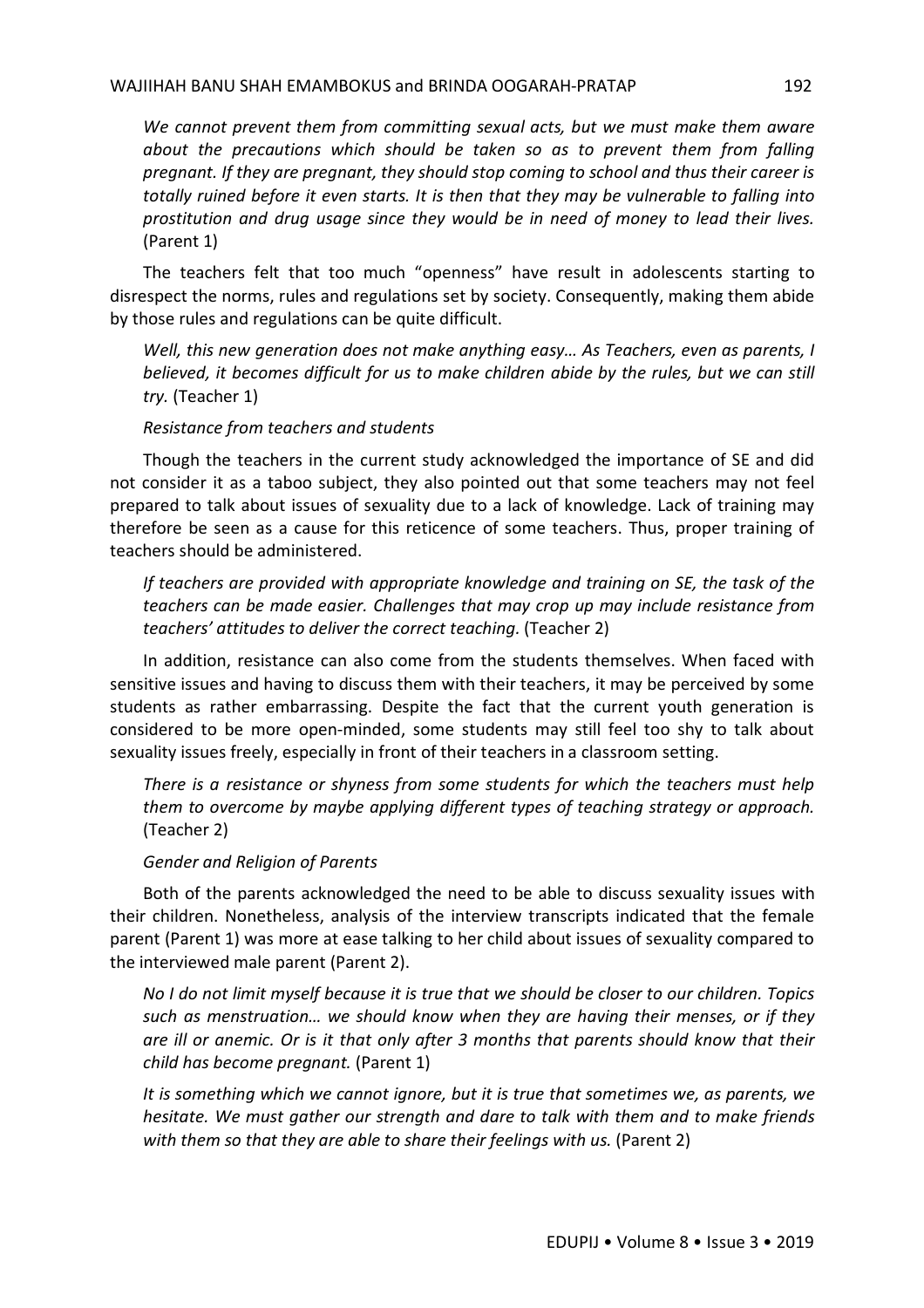Religion was also found to be an important factor influencing two-way communication on issues of sexuality as discussed between parents and their children. Parents of the Hindu or Muslim faith tend to find it difficult to tackle such issues because of their own upbringing.

*Usually we, as Muslims or Hindus, have experienced an upbringing that is considered different, so it is quite difficult for us to talk freely about SE with our kids.* (Parent 1)

# **Discussion and Conclusions**

A number of sociocultural factors emerged as enablers or barriers to SE in secondary schools in a multicultural context such as Mauritius. The perceived importance of SE by both parents and teachers was seen as an enabling factor. Parents and teachers believed that SE is important to help adolescents better understand and cope with the developmental changes during the adolescence period, and also to help foster their decision-making skills. The perceived importance also related to the affective domain whereby SE can promote values such as respect and love. Resistance for the implementation of SE is less likely when both parents and teachers have positive perceptions about school-based SE. Resistance from teachers could still arise should they lack the relevant knowledge and training to teach topics on sexuality issues. To address this shortcoming, schools could seek the support of external resources with the relevant expertise.

A two-way communication process between adolescents and their parents or teachers also constituted an enabling factor. It was felt that teachers were better positioned to address sexuality issues with adolescents at school because of their communication approach, and that students tend to be generally more receptive to the information they provide. Religion, gender and the generation gap were perceived as potential sociocultural barriers to the effective communication process regarding SE. In the current study, reluctance to talk about sexuality issues was not only confined to the parents and teachers. It was also reported by the teachers and parents that certain students might not feel at ease talking about these issues with other adults either because they are either too shy or because of their upbringing, especially those from a Hindu or Muslim faith background.

Generally, both parents and teachers felt that SE was a less taboo subject nowadays because today's generation perceive sexuality more openly. While this could constitute an enabling factor to the implementation of school-based SE, it might have implications given that today's adolescents are more likely to engage in sexual activities from a younger age. Thus, SE in schools should not only focus up the abstinence-only approach, as per the more commonly accepted norms of Mauritian society, but should empower adolescents with the relevant knowledge and life-skills to adopt informed and safe behaviors. The latter includes the discerning use of ICTs as a means to accessing credible online resources of information on sexuality.

This small-scale study provided useful insights on some of the enabling factors and potential barriers to school-based SE from teachers' and parents' perspectives, conducted within a multicultural context such as Mauritius. The findings constitute a notable starting point for future studies involving greater numbers of teachers and parents. Moreover, research is also needed on students' perspectives, as they are a primary stakeholder for school-based SE.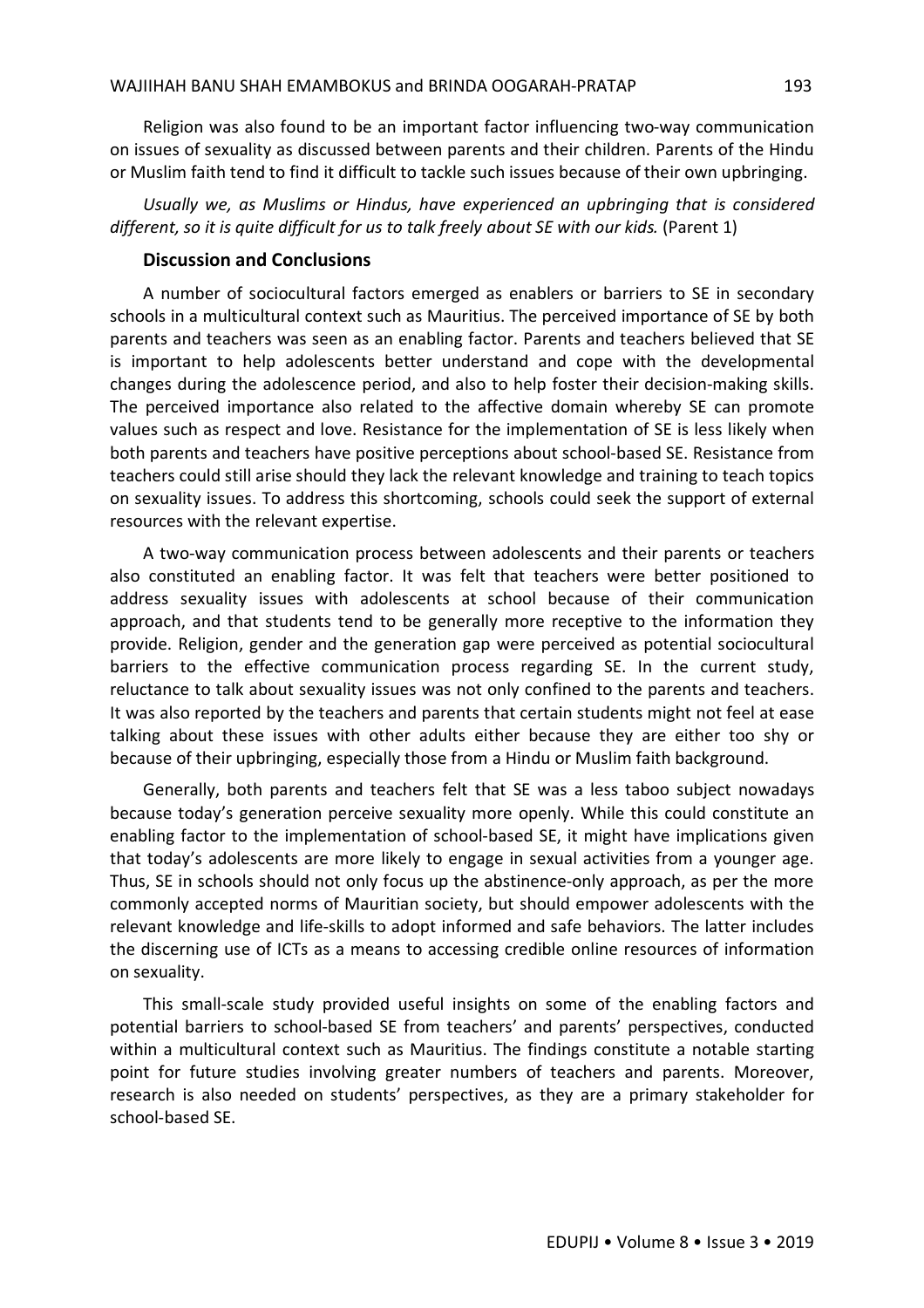# **Notes**

Corresponding author: BRINDA OOGARAH-PRATAP

# **References**

- Bromley, D. B. (1986). *The case-study method in psychology and related disciplines*. New York: Wiley.
- Cohen, L., Manion, L., & Morrison, K. (2007). *Research methods in education* (6th ed.). New York: Routledge.
- Fakun, N. (2016, July 25). Youth debate: Sex Education at school. *Defimedia*.
- Dienye, V. (2011). The educational and social Implications of Sexuality and Sex Education in Nigerian schools*. African Journal of Social Sciences, 1*(2), 11-19.
- Filbert, K. M., & Flynn, R. J. (2010). Developmental and cultural assets and resilient outcomes in First Nations young people in care: An initial test of an exploratory model*. Children and Youth Services Review*, *32*(4), 560-564.
- Godswill, J. (2012). Education and sexuality: Towards addressing adolescents' reproductive health needs in Nigeria. *Current Research Journal of Social Sciences*, *4*(4), 285-293.
- Hald, G., & Mulya, T. (2013). Pornography consumption and non-marital sexual behavior in a sample of young Indonesian University student. *An International Journal for Research, Intervention and Car, 15*(8), 981-996.
- Hallgarten, L. (2010). It's All One Curriculum: Guidelines and activities for a united approach in sexuality, gender, HIV, and human rights education. *Reproductive Health Matters, 18*(36), 191-193.
- Khedo, K. K., Suntoo, R., Elaheebocus, S. M. R. A., & Mocktoolah, A. (2013). Impact of online social networking on youth: Case study of Mauritius. *The Electronic Journal of Information Systems in Developing Countries*, *56*(1), 1-7.
- McLeod, A. (2008). *Case study method.* Simple Psychology. Retrieved from http://www.simplypsychology.org/case-study.html
- Mukoma, W., Flisher, A. J., Ahmed, N., Jansen, S., Mathews, C., Klepp, K. I., & Schaalma, H. (2009). Process evaluation of a school-based HIV/AIDS intervention in South Africa. *Scandinavian Journal of Public Health, 37*(2\_suppl), 37-47.
- Netsanet, F., Assefa, T., Alemseged, F., & Ambaw, F. (2012). Parents' perception, students' and teachers' attitudes towards school sex education. *Ethiopian Journal of Health Sciences*, *22*(2), 99-106.
- Oshi, D. C, Nakalema, S., & Oshi, L. L. (2005). Cultural and social aspects of HIV-AIDS Sex Education in secondary schools on Nigeria. *Journal of Biosocial Science, 37*(2), 175- 183.
- Rambaree, K. (2011). Young People and Cybersex in a Sexually Conservative Society: A Case Study from Mauritius. In E. Dunkels, G. Franberg, & C. Hallgren (Eds.), *Youth Culture and Net Culture: Online Social Practices* (pp. 171-189). Hershey, PA: IGI Global. doi:10.4018/978-1-60960-209-3.ch010
- Reeuwijk, M., & Nahar, P. (2013). The importance of a positive approach to sexuality in sexual health programmes for unmarried adolescents in Bangladesh. *Reproductive Health Matters*, *21*(41), 69-77.
- Tang, V. T. (2018). *Development and Sustainable Growth of Mauritius*. Cham, Switzerland: Springer.